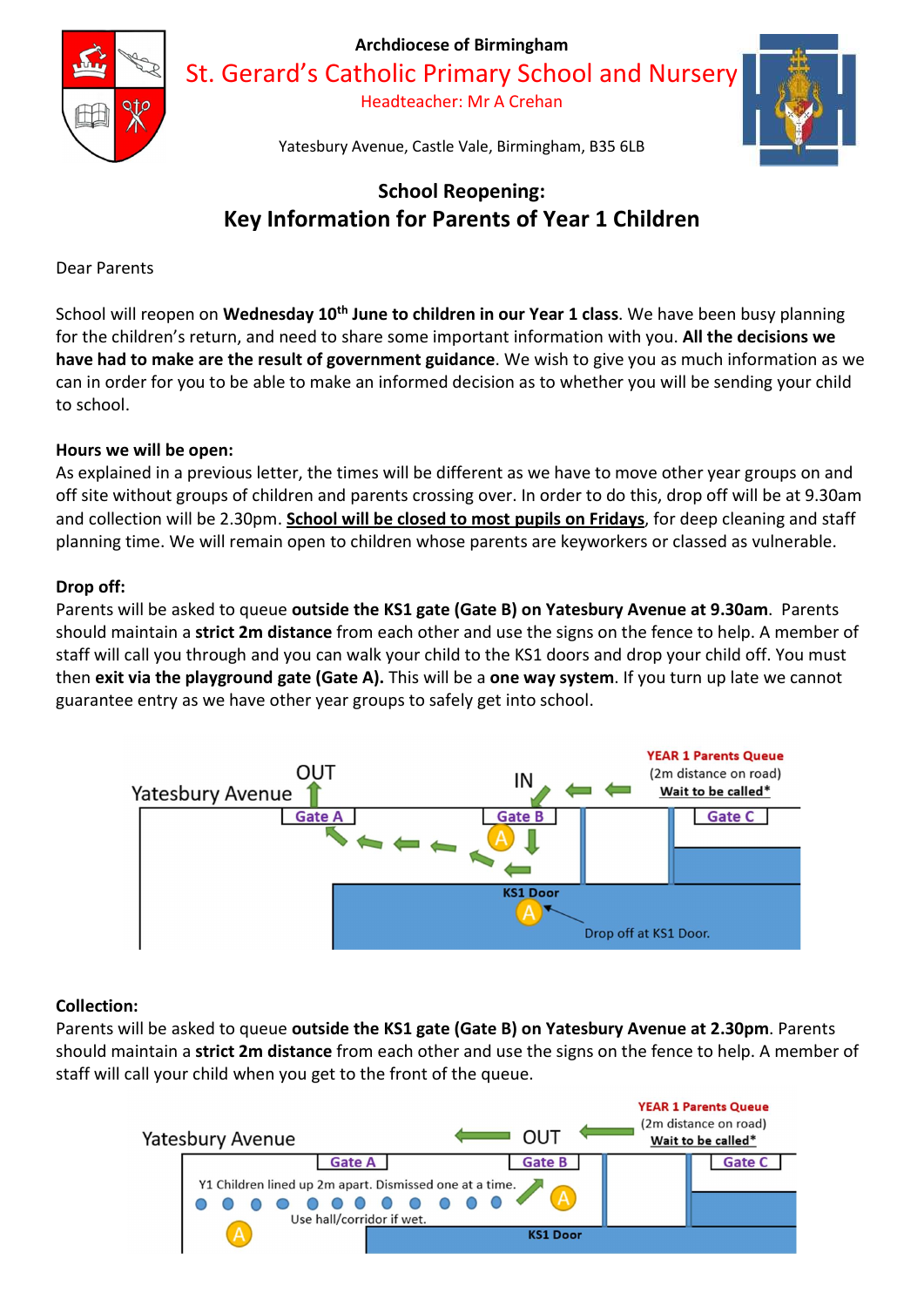

St. Gerard's Catholic Primary School and Nursery

Headteacher: Mr A Crehan

Yatesbury Avenue, Castle Vale, Birmingham, B35 6LB



## Bubbles:

Your child will be placed into a bubble. This may not be with their class teacher or friends. We will choose the pupils based on the way we feel we can help them best educationally. We will let you know your bubble when you confirm your place. This will be a small group, up to a maximum of 15 children, and will contain 2 adults. Your child will remain in that bubble for their entire time in school. They will work together, have break times together and will not mix with other bubbles.

#### Social distancing:

Your child is very young, and it is against their nature to socially distance. However, for their safety and ours, we will be trying our hardest to ensure the children avoid contact as much as possible. We have made changes to our classrooms so that they have as much space as possible.



As you can see, the desks will remain separate and children will sit on their own to maintain a social distance. Our lovely displays were sadly taken down during our deep clean of the school and will remain so to discourage children touching them. Children will not be allowed to leave their seat without permission.

#### Behaviour:

We have had to make some changes to our behaviour policy. As your child has to stay in their bubble, if they persistently misbehave, or purposely cough, spit or break social distance, we will ask you to come and collect your child. If they continue to do this having already been sent home, they will lose their place at school for this period of time. I am confident that this will not happen at St Gerard's.

#### Uniform:

We ask that your child wears their summer uniform or their PE kit each day. The emphasis will be on good hygiene and reducing the risk of passing on germs to others, so it is important that they wear clean clothes each day.

#### Lunches:

We will not be providing hot dinners, but children will be provided with a cold packed lunch that they will eat in their classroom before their break.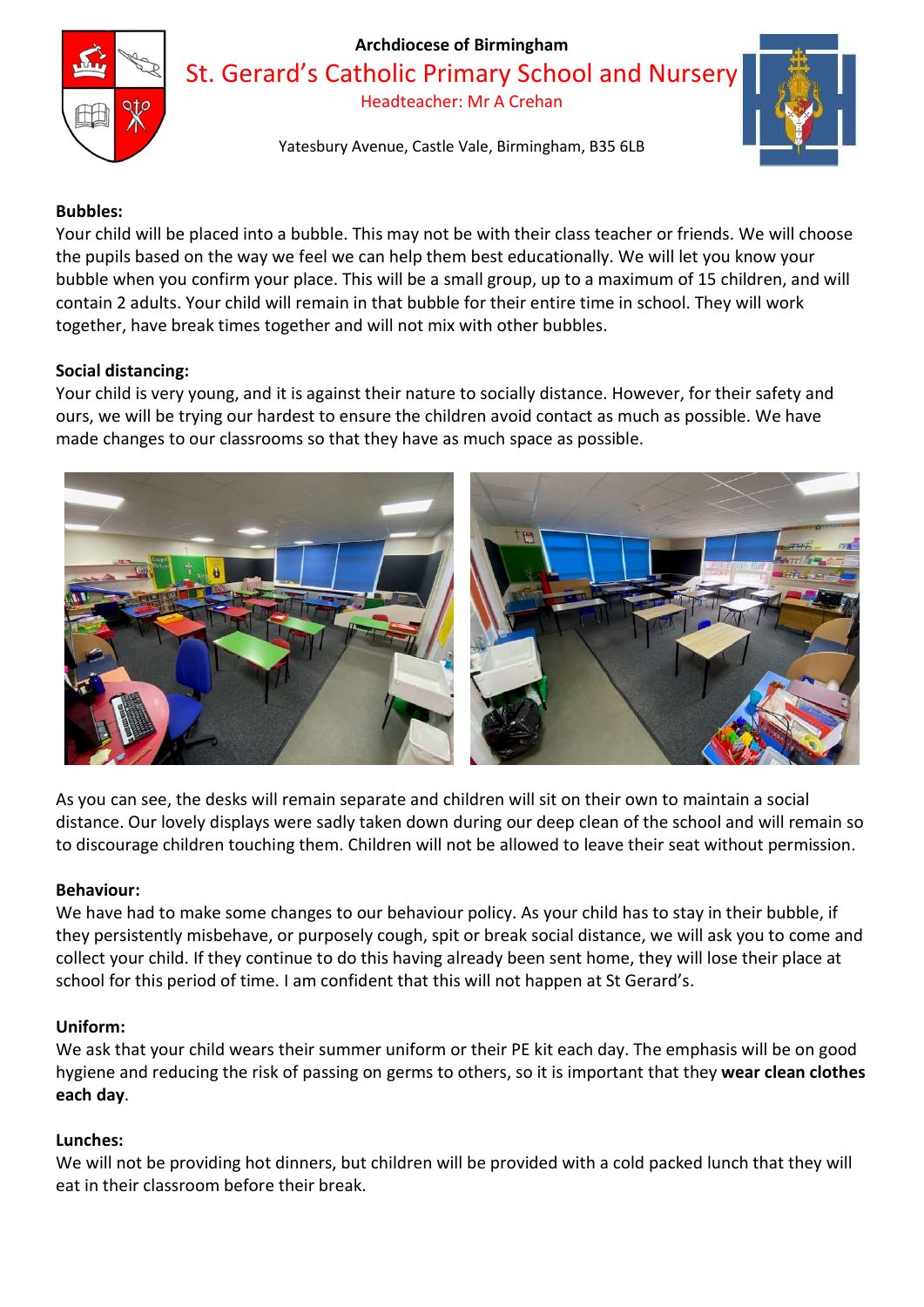

St. Gerard's Catholic Primary School and Nursery

Headteacher: Mr A Crehan

Yatesbury Avenue, Castle Vale, Birmingham, B35 6LB

# First Aid/Medical issues:

If your child becomes unwell or hurts themselves they will be looked after as we would normally. We have arrangements in school for this, but the difference will be that those administering first aid will be wearing PPE, particularly if your child becomes unwell. You could prepare your child for this, by showing them what the masks look like, and talking to them about why adults will have them on.

# Toilets:

Your child will be able to go to the toilet when they need to, as they normally would. We will be teaching the children how to wash their hands properly, and we will ask them to let us know when they are going to the toilet, so that an adult can be ready to ensure they wash their hands correctly afterwards.

# Bringing items to and from school:

The only items your child will be allowed to bring into school is a water bottle and coat if required. Your child will not be allowed to take anything away from the school site, this will include reading books and homework.

# Curriculum:

Your child will not be following the Statutory National Curriculum for their age. We will spend a lot of time learning about how to stay safe in a pandemic, and why life has changed so much over the past few months. Children will pray together and we will talk about our feelings and worries at this time. There will also be opportunities for some Phonics, English and Mathematics. Home learning will still be available on our website.

## Covid-19 Symptoms:

If anyone becomes unwell with a new, continuous cough or a high temperature, or has a loss of, or change in, their normal sense of taste or smell, they **SHOULD NOT COME INTO SCHOOL**. If this happens during the school day they WILL BE SENT HOME, and the entire household must self-isolate for 14 days. You should then arrange to have a test to see if your child has COVID-19. If they have a negative result, you must show us this before your child can return to school. If they have a positive result you should notify us as soon as possible and then the entire bubble will be sent home to isolate. Parents of children within the bubble will be notified if we send any child home with symptoms. The government guidance advises us that they can continue to come to school whilst we wait for a result. We are not medical professionals and cannot determine the difference between these symptoms and other illnesses. Any symptom from above will be treated as potentially COVID-19 until proven otherwise by a negative test or after a 14 day isolation period.

## Parent Survey:

After reading this document you should fill in the survey to 'book' your child's place at school. You need to indicate either 'Yes' or 'No' to confirm your place for the following week. If you answer 'Yes' on the survey you will have your place for the entire term. If you enter 'No', you will not be able to send your child into school for the following week. You cannot send your child to school without prior arrangement. Any child without a confirmed place will not be permitted to enter the school that week. This survey process will continue weekly with the same options. If you do not respond, we will presume you are not taking your place.